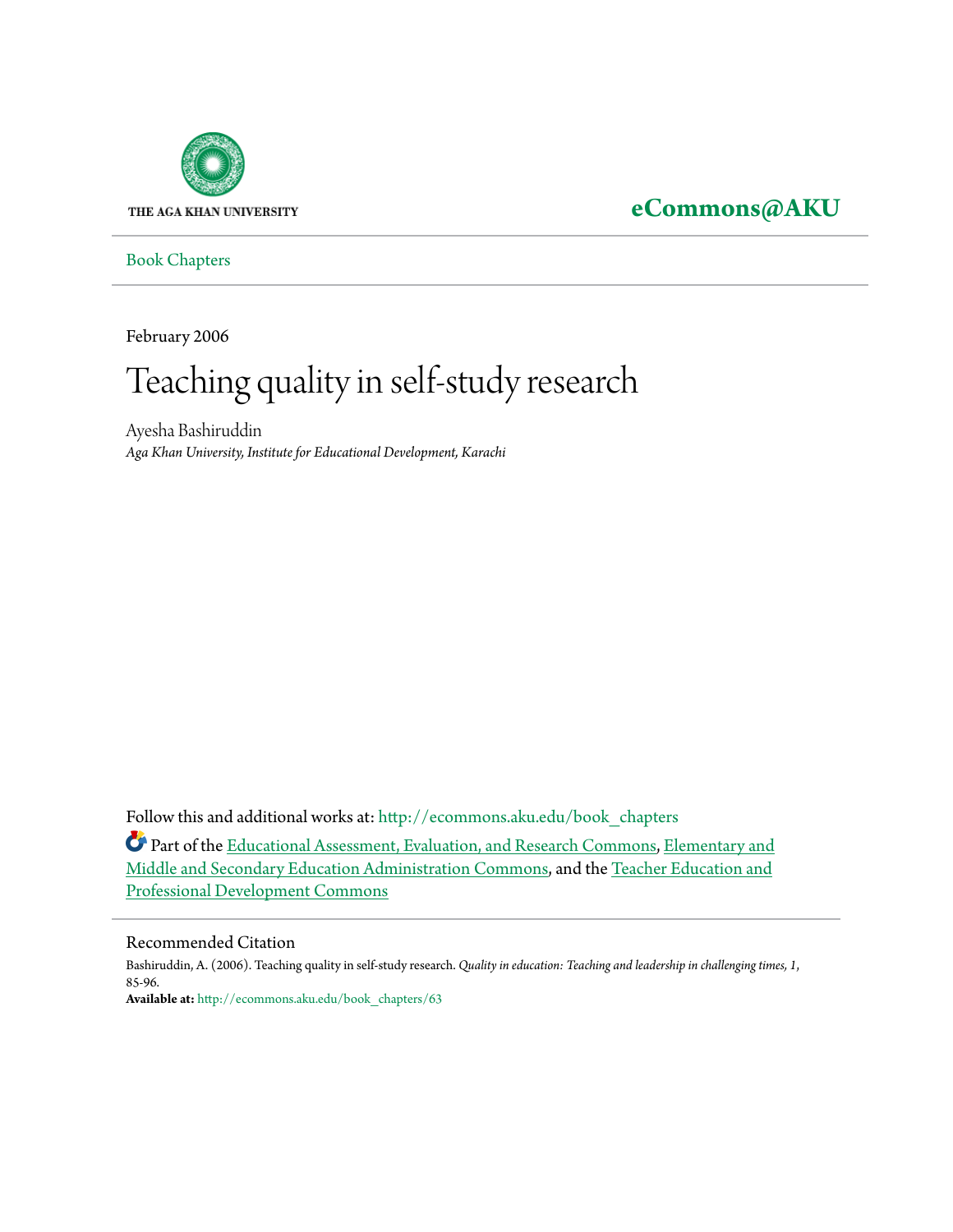# **Teaching Quality in Self-Study Research**

*Ayesha Bashiruddin, AKU-IED, Pakistan* 

# **Abstract**

*This paper discusses how the Master of Education (MEd) students at AKU-IED are empowered to understand and monitor quality in self study research. The paper is based on the experience of teaching self study research over a period of three years. During this period, students in the Teacher Learning course in the MEd programme were asked to explore their journey of becoming teachers and teacher educators using self study research. As an end product the students were asked to write an autobiography. During these processes of self-exploration and the writing process, they were asked to follow guidelines identified by Bullough Jr. & Pinnegar (2001) in their article "Guidelines for quality in autobiographical forms of self-study research", which were shared and discussed with the students. During the programme, different methods were employed to ensure that participants followed the guidelines shared with them. Despite the systematic approach to ensure quality in self study research there were a number of challenges. These challenges are discussed at the end of the paper.* 

# **Introduction**

Over the past decade most of the autobiographical research has been conducted in the form of a self-study research (e.g. Hamilton & Pinnegar, 1998; Loughran & Russell, 1997; Elbaz-Luwisch, 2002), or SSR. SSR has been employed by many researchers to document how teachers and teacher educators develop personally and professionally. Some research studies have shown that teachers learn to teach both in their pre-job years and on-the-job. This has been identified as 'pretraining', 'pre-job' and 'in-service' phases of learning to teach (Feiman-Nemser, 1983). Many researchers (e.g. Ayers, 1993; Bashiruddin, 2003; Beattie, 1995, 2001; Connelly & Clandinin, 1990; Elbaz, 1983; Johnson, 1990; Mattice, 2002; Thiessen & Anderson, 1999) show that that teachers develop and change as individuals as a result of their own knowledge of teaching which they develop from their day-to-day experiences in their respective contexts.

Despite the growing interest in SSR research and publication of such research, one ongoing scholarly debates of the past quarter century is about quality in autobiographical forms of SSR. Since SSR is derived from literary conventions the most frequently asked question regarding its quality and validity has been: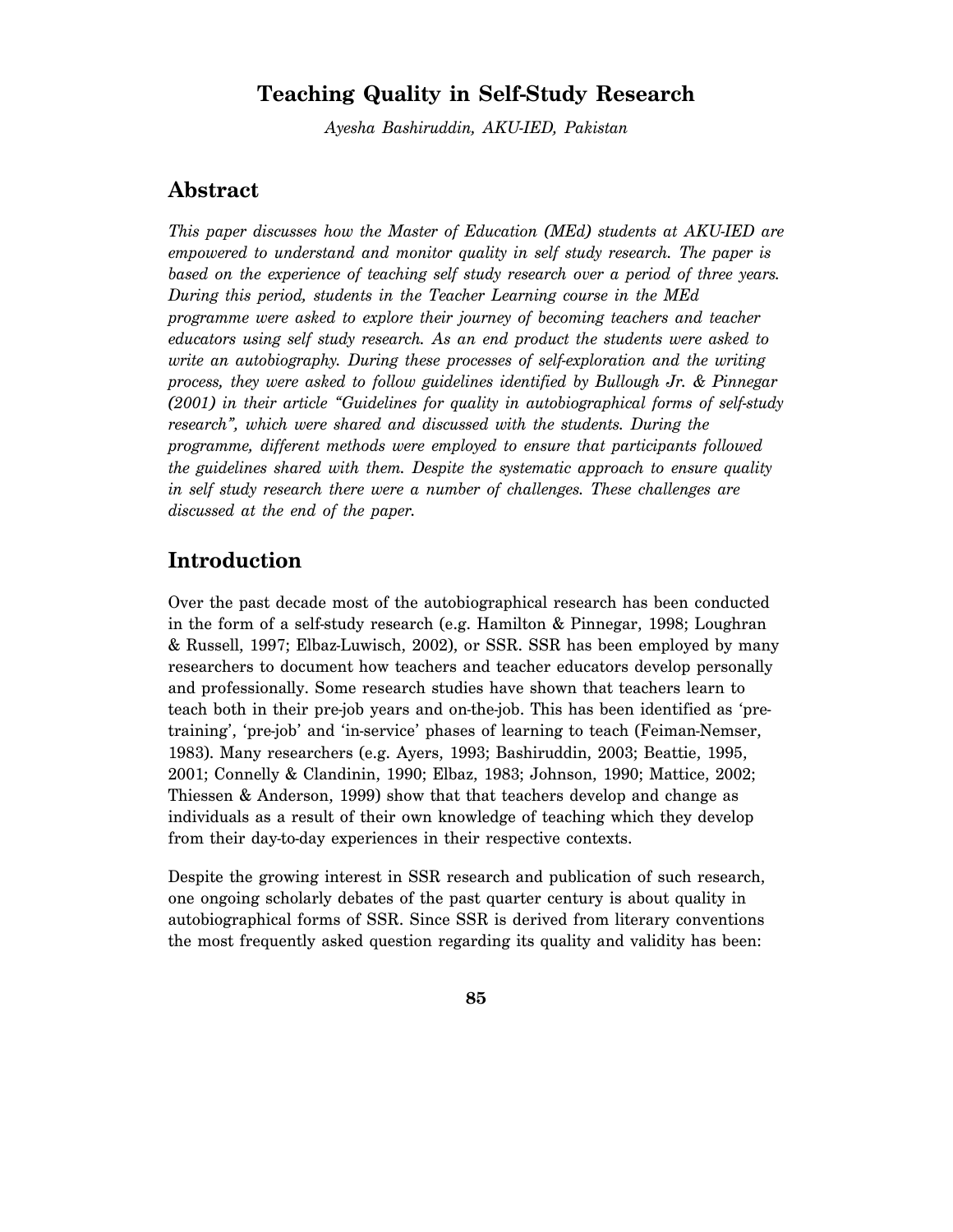When does SSR become research? This is the question posed and debated by many scholars in the area of teacher education. Mills (1959) has for long argued that personal problems are embedded in public issues and therefore should be understood in that perspective. But that the "human meaning of public issues must be revealed by relating them to personal troubles and to the problems of individual life" (p. 226). He points out that Self Study (SS) becomes research only when it is supported by evidence and analysis. The issues raised in SS are related to the issue of time and place. Bullough and Pinnegar (2001) find that biography and history should be coupled in SS to make it into research as is done in other social sciences. This connection between the two, they argue, is only when "self is shown to have relationship to the bearing on the context and ethos of time, then self-study moves to research" (p. 15). There has been emphasis on the balance that is kept between self and its relationship with time and place and public issues and vice versa. Quality in SSR is to strike a balance between biography and history. As Mooney (1957) points out SSR does not focus on 'self' but on the space between self and the practice engaged in. It is felt that there is always a tension between these two elements i.e. self and self in relation to practice and the other characters in the setting. In this engaging debate Bullough and Pinnegar (2001) suggest that:

The balance can be struck at many times during the self-study process, but when a study is reported, the balance must be in evidence not only in what data have been gathered (from self and other) and presented, but in how they have been analyzed, in how they have been brought together in conversation. Otherwise, there is no possibility of answering the "so what" question, the question of significance, that wise readers ask and require be answered. (p.15)

Keeping this discussion in mind one can conclude that SSR is at the intersection of biography and history. So the questions that one need ask in doing SSR is that of self as a teacher or teacher educator in a particular context, spread over a period of time, and interaction with others. All this leads to the ultimate aim of SSR which is to interact with self and make it an educative experience for oneself and for others. Despite these definitions, the question of quality in SSR is still not easy to answer. Situated in this discussion, my paper shows how an attempt is made to teach quality in SSR.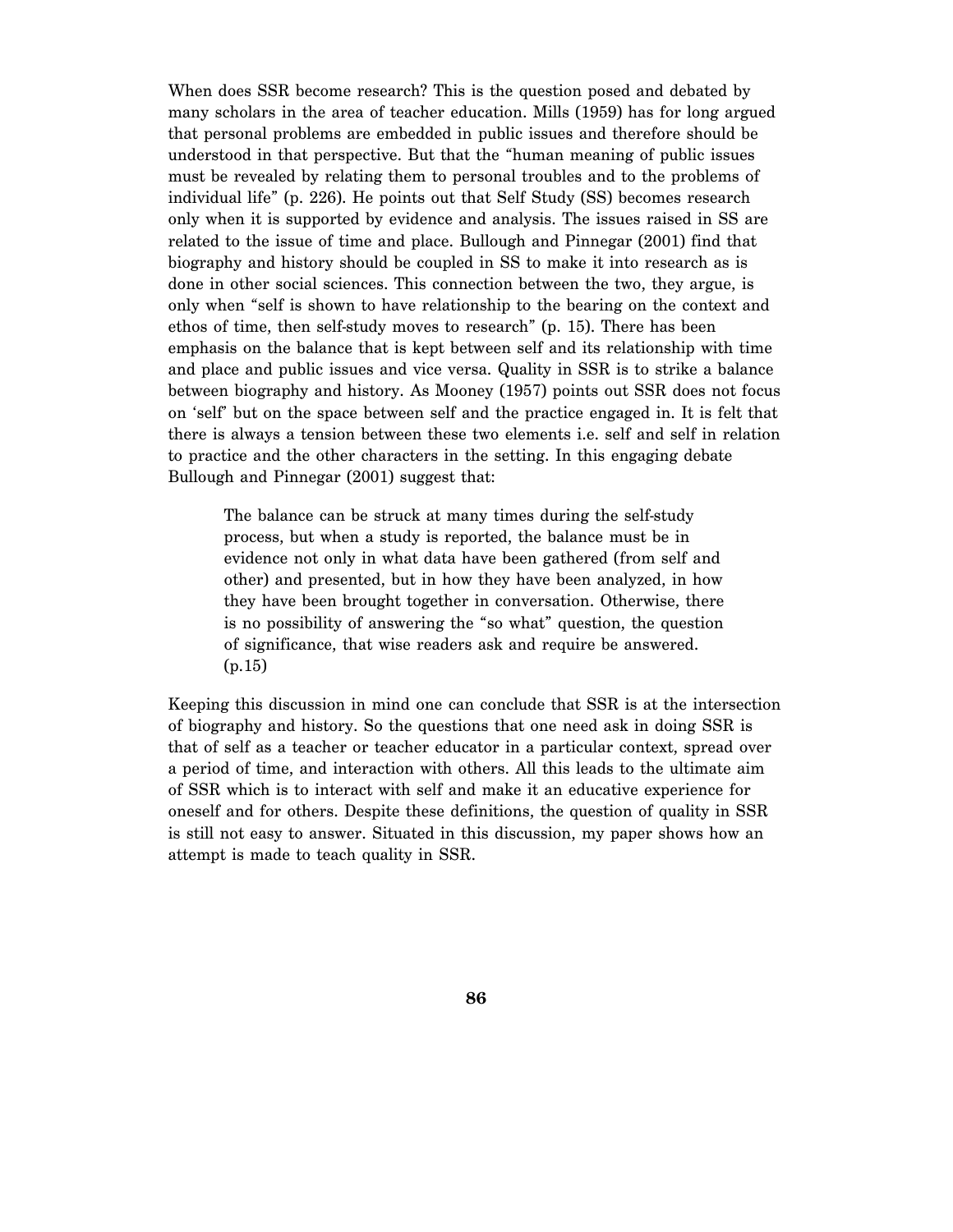# **Teaching of SSR**

SSR was introduced to the students of the MEd Class of 2004, 2005 and 2006 at the Aga Khan University, Institute for Educational Development, Karachi, Pakistan. The students in the MEd programme are from Afghanistan, Bangladesh, Pakistan, Syria, and from countries in the Central Asian and East African regions. Since the MEd is an in-service teacher education programme, the students bring with them rich experiences of teaching and professional learning.

I introduced self-study research in a course called Teacher Learning. This course had four themes, one of which was called: Teachers' Lives. The aim of introducing self-study research was to enable the students to better understand their own lives as teachers.

The self study was based on my own experience of being involved in SSR which is "intentional and systematic inquiry" (Dinkelman, 2003) and places importance on the subjective understanding of an individual's life experiences (see Bashiruddin, 2002, forthcoming (a) and (b)). I designed the theme "Teachers' Lives" with the intention that students should write an autobiography. I introduced this with the following question:

Becoming a teacher is a journey with significant learning experiences. Write an autobiography in which you capture the richness of your experiences and beliefs as a teacher. Identify important people or critical incidents that have significantly influenced your understanding of professional development as a teacher. Then, critically analyze those experiences and beliefs in terms of how they have shaped you as a teacher that you have become and a learner of teaching. While constructing an autobiography keep in mind the guidelines identified by Bullough Jr. & Pinnegar in the article "Guidelines for Quality in Autobiographical Forms of Self-Study Research".

# **Following the guidelines for quality in SSR**

There were several ways employed in teaching which enabled students to ascertain quality in SSR. Below I describe the four steps used: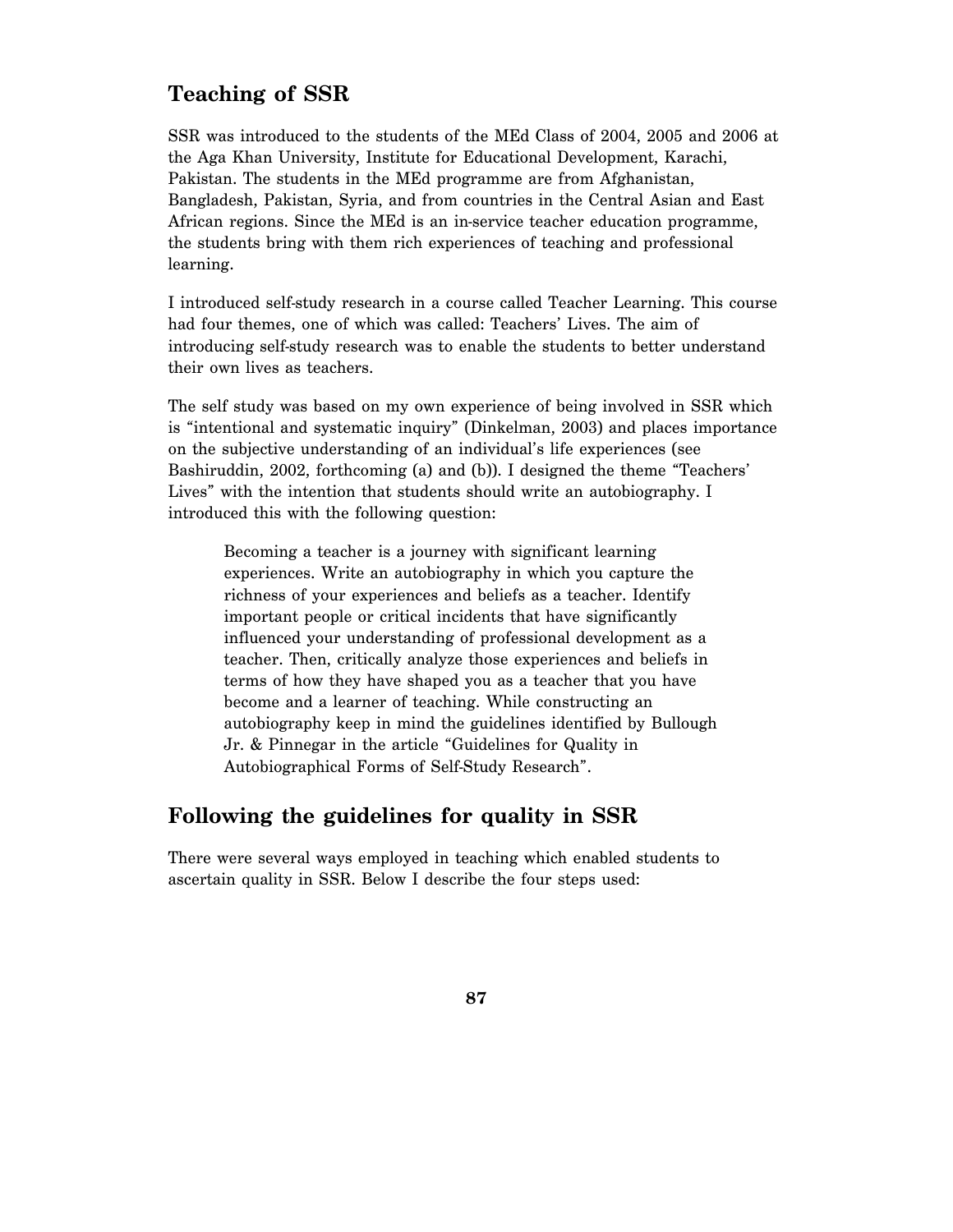### **Step 1: Reading and understanding guidelines**

I gave the students the article "Guidelines for Quality in Autobiographical Forms of Self-Study Research" by Bullough Jr. & Pinnegar (2001) to read. This article was discussed with them in detail in class to make sure that they understood this method of research, its historical background, theoretical underpinnings and the question of how SS becomes research. The 14 guidelines (see Appendix A) were also discussed in detail.

While discussing the guidelines the students were asked to think of themselves as researchers and authors of their own lives. This was to acknowledge them as knowledgeable individuals and that "everyone's voice matters and everyone has something worthy to communicate" (Wood & Lieberman, 2000, p. 260). While discussing the guidelines which indicated that "nodal moments" need to be documented, the students were asked to think of 'critical incidents' which they would like to make public. They were also asked to write why these critical incidents helped them to understand their professional development as teachers.

### **Step 2: Reading and analyzing quality self study research articles**

In the first MEd cohort (Class of 2004) the students were given two samples of autobiography, one, my own (Bashiruddin, A. 2002) and the other a chapter from a book by Beattie (1995). They were also given supplementary reading material that they could read in the library. For the Classes of 2005 and 2006 I also shared the writings of the students of the Class of 2004 that I had compiled in the form of an E-Book. These were examples of quality writing from the developing world.

In class we discussed the important structures and contents of the readings assigned to the students. Detailed mind maps were made on the whiteboard. These papers were also analyzed against the guidelines for quality and some indicators of quality, such as the stories and their meanings, interpretations, problems and issues, connections, truth and insights for teacher education were identified and discussed. Using these autobiographies it was also pointed out how each individual has his or her own authentic voice and how that voice is represented in scholarly writing. Through my own autobiography of becoming a teacher I could point out how character was developed by using dramatic actions.

I also introduced and gave examples of ways in which autobiographical writings could be organized. Some of the examples that I shared were the use of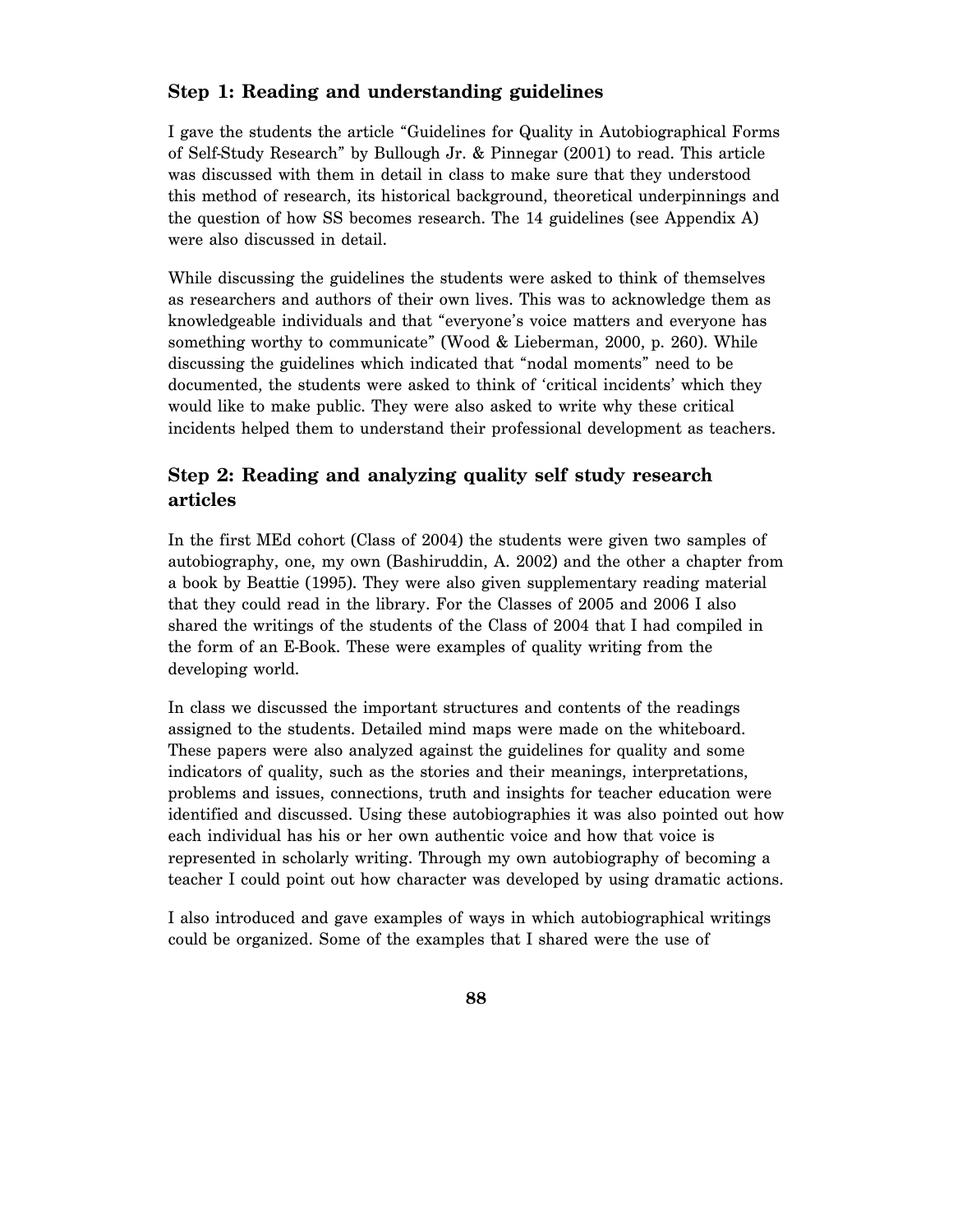metaphors, stories, poems, dialogues, paintings and sketches as a frame for autobiographies. These were ideas to help the students to think of ways of structuring and representing their stories. It was made very clear that these are some of the ways and are not the only ways and, therefore, are not mandatory to use.

### **Step 3: Process of SSR and writing**

 $\overline{a}$ 

The process of writing an autobiography began with a brainstorming activity. The students were engaged in an exercise to develop annals and chronicles.

The students were provided time to make and display their annals in the classroom and discuss them with each other. This was to provide them as much opportunity as possible to look at each others annals which were presented in different ways, some presented it as a spider web and some in a linear form. Then the students were asked to write stories representing the critical incidents that they had mentioned in the annals. This was a way to move from annal to  ${\rm chronicles.}$ 

While writing the students were divided into pairs and small groups to enable them to listen to their own voice, discover and see how their lives as teachers changed and developed by describing their experiences in detail. Collaboratively they shared some of their stories with each other. The peers gave oral and written feedback. The purpose was to provide support to each other in writing and to learn from each others' stories as reading others' stories may spark ideas.

Students also served as critical and supportive friends for each other because "each individual has some expertise, knowledge, or nuanced understanding with

<sup>1</sup> "An annal…is a line schematic of an individual's life divided into moments and segments by events, years, places, or significant memories. The construction of an annal allows researchers and participants to gain a sense of the whole of an individual's life from his or her point of view. Annals also allow individuals to represent visually something of the topography of their life experiences, the highs and the lows, the rhythms they construct around their life cycles." (Clandinin & Connelly, 1994, p.419).

<sup>2</sup> After the participant has constructed an annal, we ask him or her to tell stories, to construct chronicles around the points marked on the annals. Frequently we involve participants in creating annals and chronicles as a way of scaffolding their oral histories, of beginning the process of having them re-collect their experiences (Clandinin & Connelly, 1994, p. 420)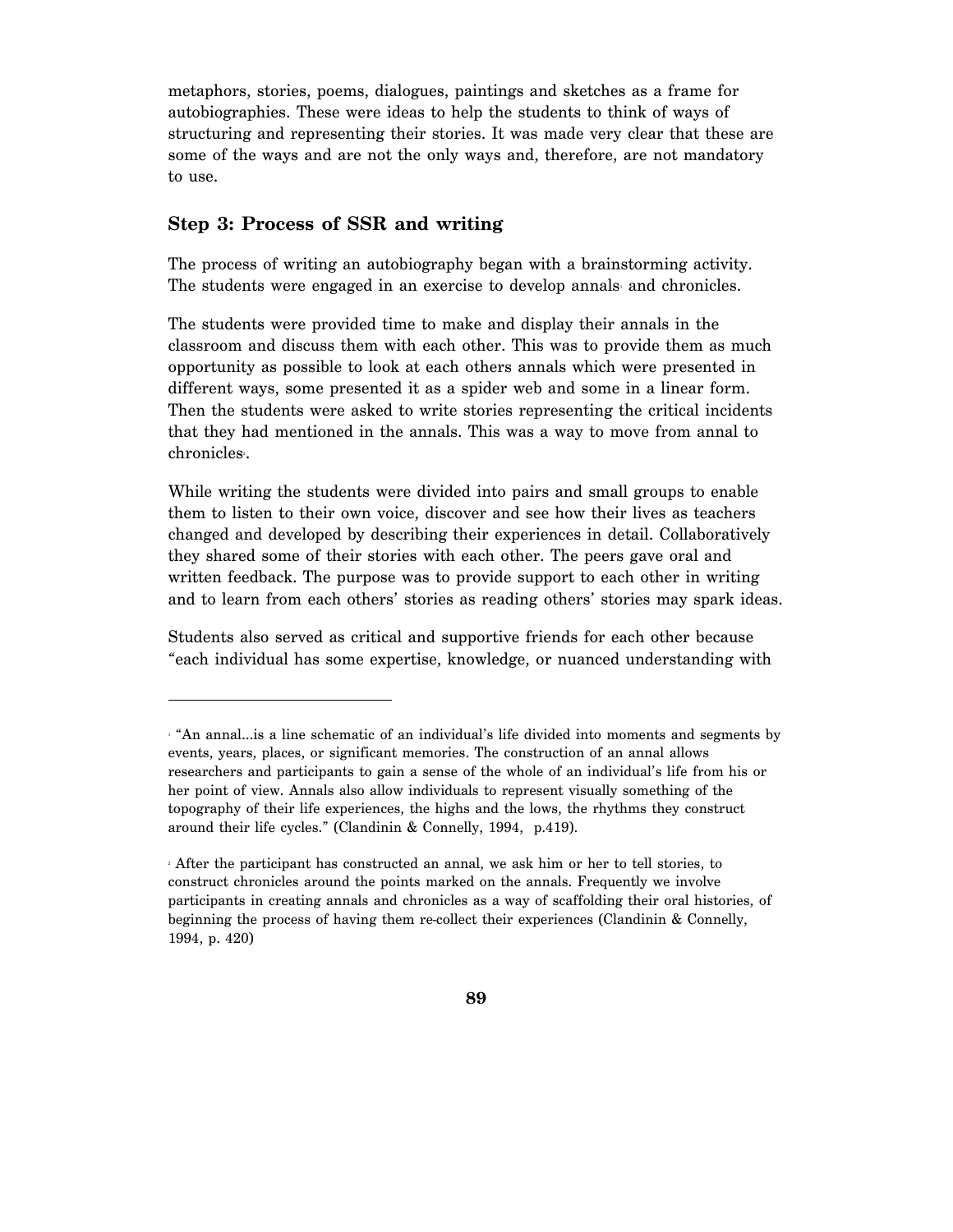the potential to help others" (Wood & Lieberman, 2000, p. 260). Through writing and constant collaboration with peers and reflecting on their own writings, the students were theorizing, although the process of their theorizing was not linear. It was a reflective and "dynamic interplay between description, reflection, dialogue with self and others" (Johnson & Golombek, 2002, p. 8). While working as critical friends they were asked to help each other to see how stories were told and interpreted, how history (i.e. their past) interacted with their present and provided an improvement for their future. They were also encouraged to challenge the new perspectives they brought to issues and perspectives on established truths.

### **Step 4: writing reflections**

Students were initially not familiar with the specific genre of writing autobiographies by employing SSR; therefore, they were given specific questions. By answering these questions they were able to understand a process of writing that I call "Reflections-on-writing". Students were given four questions that they had to answer and share with me at various stages during their writing. These were as follows:

#### **Task 1**

How did your memory help you in writing major incidents of becoming a teacher, which you discovered from constructing an annal? How has it informed you about your professional development?

#### **Task 2**

How did reading stories and collaborative writing help you in developing your own learning?

How does reading articles help you in your professional development and in understanding your processes of becoming a teacher?

#### **Task 3**

How did it help you to understand your teaching journey as a teacher by:

- reading and responding to your own writing;
- reading and responding to the stories of your peer and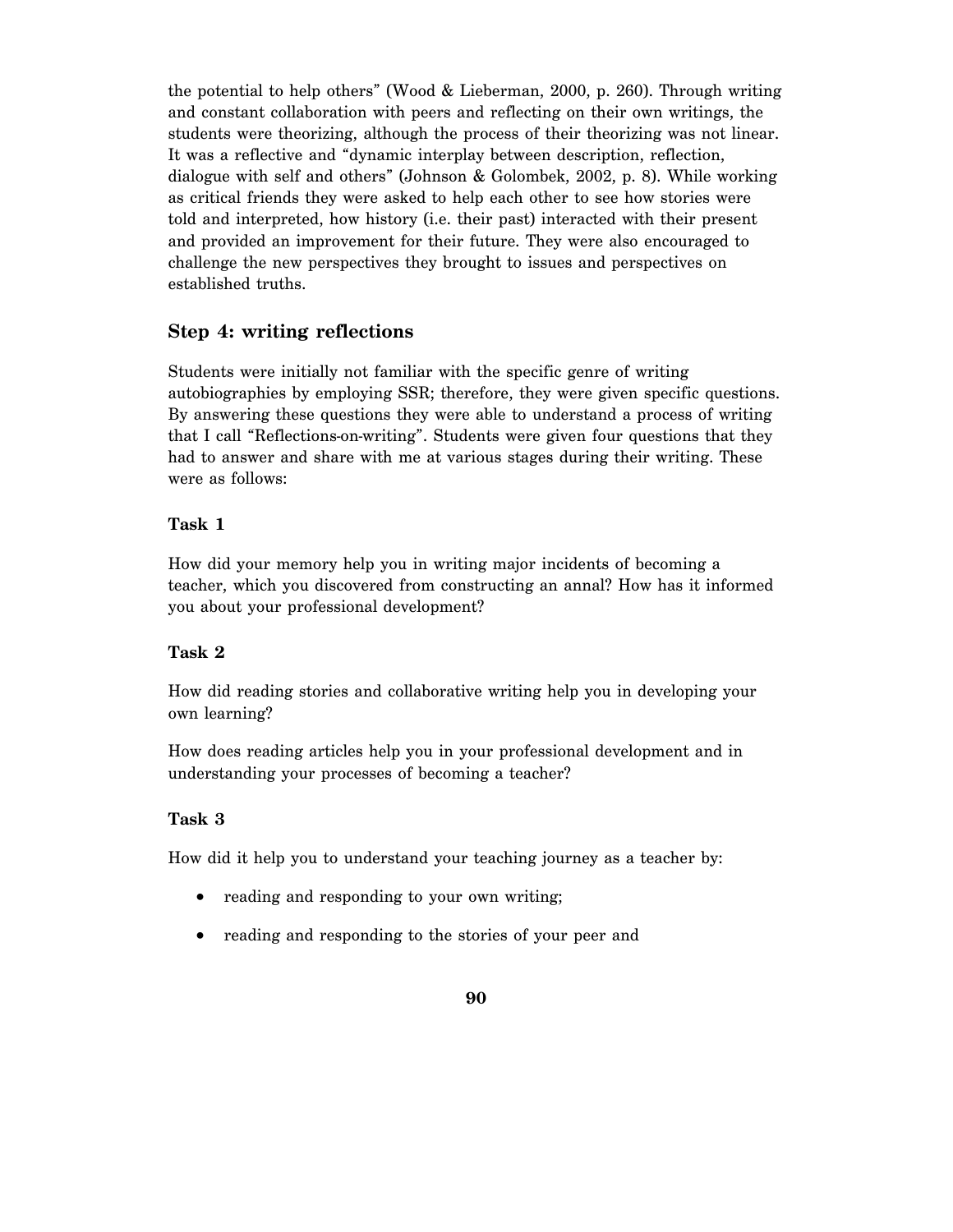• getting feedback from your peer?

#### **Task 4**

What were your learning experiences in writing about your journey of becoming a teacher and learning to teach? How would you use this strategy of teacher learning with teachers in your context?

These tasks enabled them to look at the development of their autobiographical writing.

# **Challenges**

There were several challenges and, in this paper, I will discuss three of the most prominent ones.

The first challenge was to introduce a new form of research to the students and also make them cognizant of the aspect of quality in engaging in such research. Most of the students were sceptical in the beginning because this was the first time that they had encountered SSR in their entire career. For me as a tutor, introducing an innovation in the form of SSR, in which self-disclosure is a major ethical concern, was a challenge. Students had to be oriented to engage in SSR. "Introducing a new activity requires more time, not only in carrying out the activity itself but also in orienting and training the students to perform the new and different task" (Bashiruddin. 2003, p. 249). There were two major issues. One, to convince the students that their stories were important since mostly there is a tendency for teachers to accept knowledge from outside, that is from books and journal articles and thus devalue learning from their own experiences. It was also made clear to them that since they were the authors of their own stories they could select the pieces that they wanted to disclose. Therefore the first step that I thought was important was to share my own story of continuous professional development (Bashiruddin, 2002), which is published. This convinced many of them to overcome their anxiety. Second, they were told that during writing they would be provided with support.

The second challenge was to plan and teach in such a way that students were not only made aware of the quality in SSR but also to enable students to achieve this quality. Although various criteria exist, such as believability, credibility, consensus and coherence (Eisner 1981, 1991; Lincoln & Guba, 1985), these are difficult to measure in all forms of qualitative research. I had to constantly engage the students in discussions and in answering questions such as: so what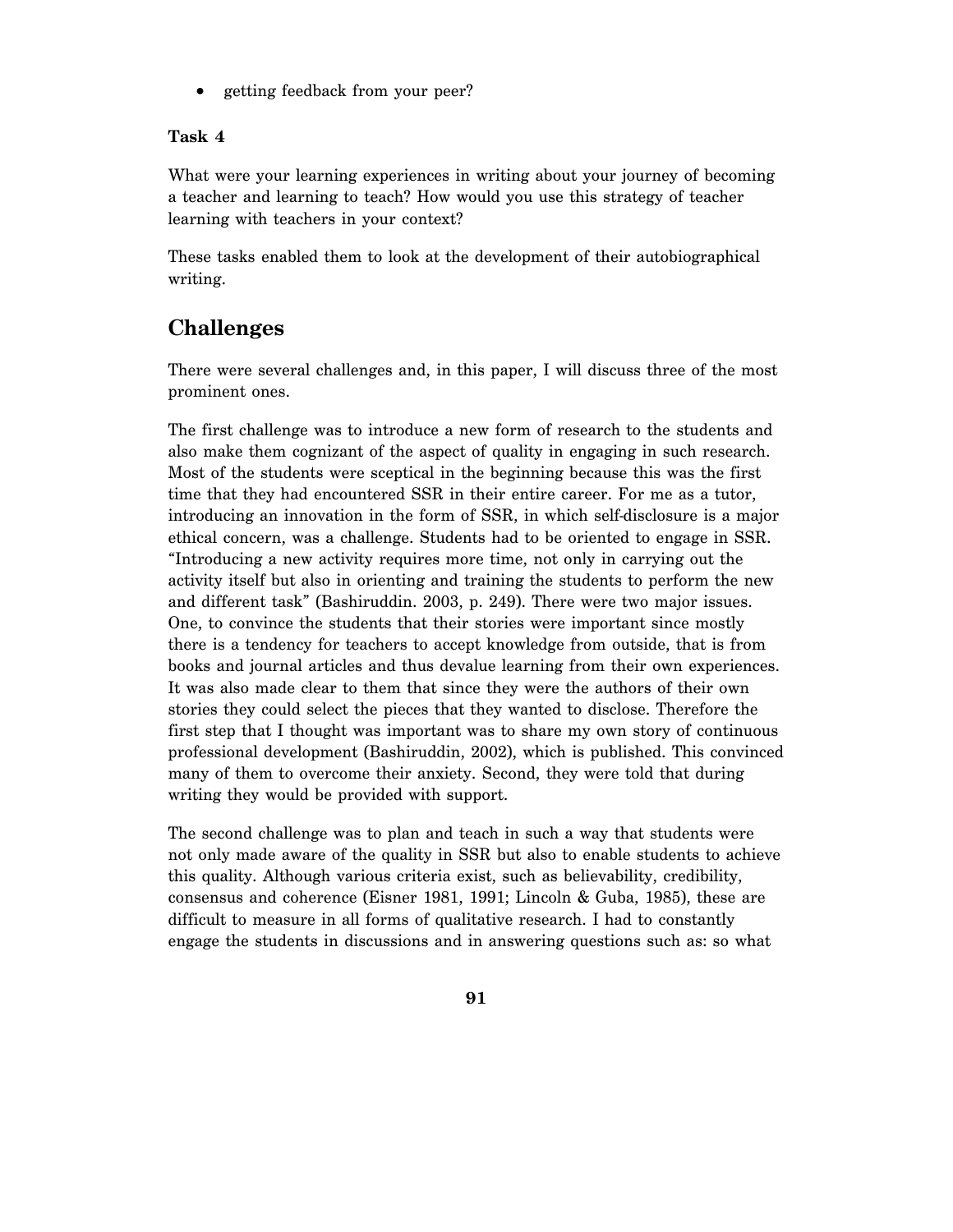does this story mean? What is the truth and how do I interpret it keeping in mind my context and time? How does this story bring issues of my past to the forefront and how do I answer them in present?

My own experience as a researcher and from being involved in self-study research (see Bashiruddin, 2002) gave me confidence to plan by reflecting and recollecting the techniques that helped me in writing such as brainstorming, developing stories and then linking them and finding significance, writing individually, reading my own stories of experience and reflecting on them, sharing my stories with others and getting their feedback, and reading published SSR. I tried to incorporate all these ways of exploring and writing 'Self'.

Another challenge was to make students believe in themselves and their stories of professional development. For example, at the time of developing annals they expressed their concerns about what to write as they felt that they had nothing significant to write about. So the first step was to make them aware that each one of us is unique and we need to acknowledge that each one of our lives, beliefs and the way we developed as teachers would be different.

# **Conclusion**

The insights and understandings gained from students' questioning and reflections provided me with alternative ways of thinking about teaching SSR. Therefore I could see "my learning to be intertwined with my students' learning. They were teaching me how to be a teacher educator by expressing what they needed to learn as young professionals" (Mueller, 2003, 71). Subsequently, these alternative ways of thinking and learning helped me in teaching SSR to the next group of students; then, I incorporated changes as I learned from my experience of teaching and reflecting. This has shown me that the SSR cycle is a creative process which also brings change in self.

Teaching of SSR and also finding ways of looking after its quality has made some methodological contributions; it has inaugurated a new domain of experimentation in Pakistan. Others (e.g. Hamilton & Pinnegar, 1998; Loughran & Russell, 2002) have used SSR in the West as teacher learning strategy but it was for the first time that it was introduced in a developing country (Pakistan). Thus, as a teacher educator I have contributed to the reform movement by introducing it to students at AKU-IED. The students had not been involved in this kind of self-study research, which gives priority to the teachers' voice and thus opens up a new way of understanding teachers. It was also for the first time that writing about 'self' was used as a mode of inquiry and of professional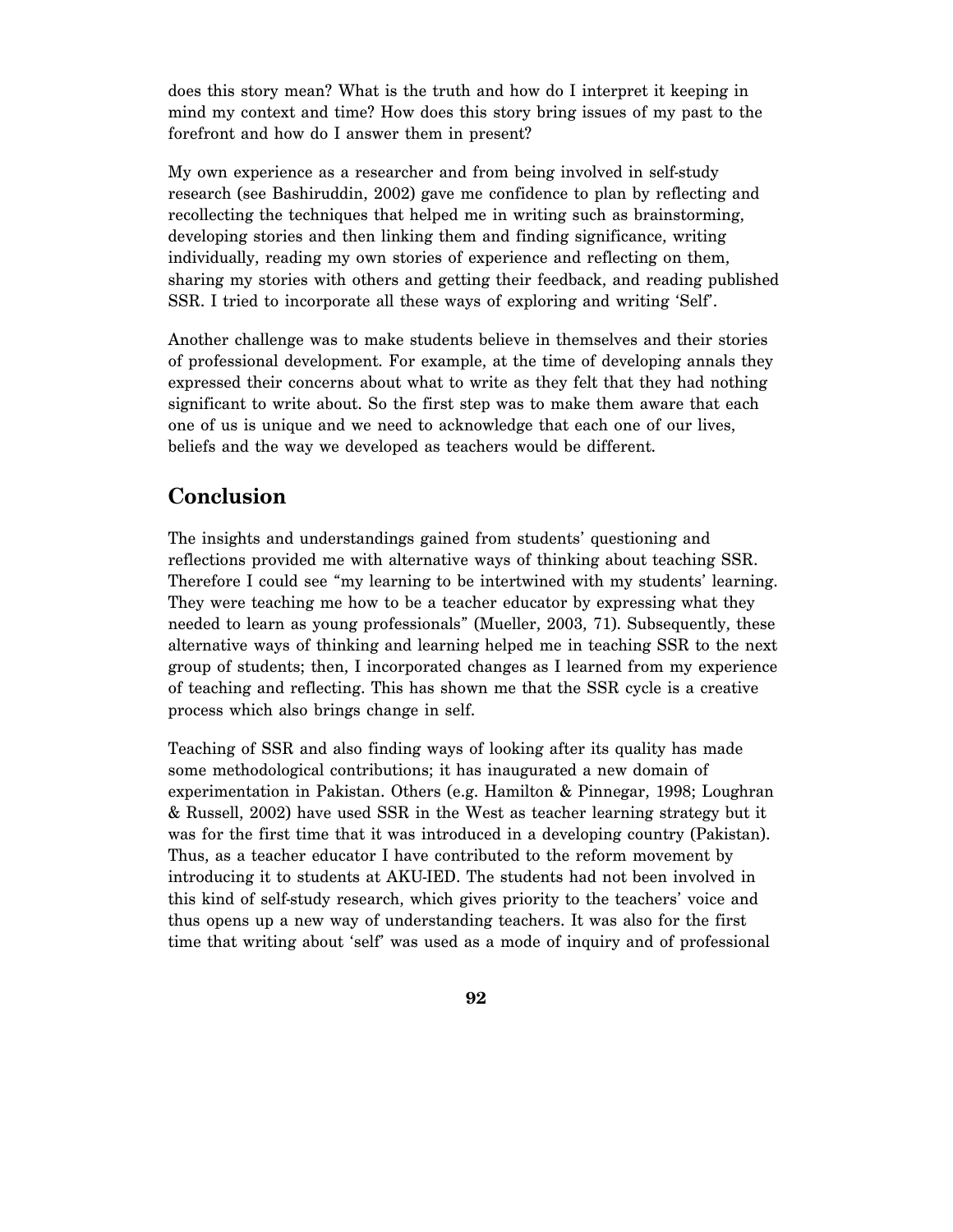development. Thus, such initiatives need to be taken by teacher educators to introduce new research paradigms. We as "Teacher educators need to continuously create spaces within teacher education programs that are dedicated to practicing and to discussing the crucial role of reflection with beginning professionals. Concurrently, when teacher educators engage in dialogue with their colleagues about critical learning experiences, future teachers and teacher educators are enriched personally and professionally" (Mueller, 2003, p. 82).

I have sown the seeds of teaching quality in SSR and I hope that further work in this area will be taken up. I have hopes that since all the students in the MEd program come from diverse backgrounds and countries they will take this to their own contexts and further develop and adapt as they see appropriate, which would further extend the community of researchers.

### **References**

- Ayers, W. (1993). *To teach: The journey of a teacher*. New York: Teachers College Press.
- Bashiruddin, A. (2002). Seasons of my learning. In J. Edge (Ed.) *Continuing professional development. Some of our perspectives* (pp.104-114). Kent: IATEFL Publications.
- Bashiruddin, A. (2003). *Learning English and learning to teach English: The case for two teachers of English in Pakistan*. Unpublished doctoral dissertation, Ontario Institute for Studies in Education, University of Toronto.
- Bashiruddin, A. (forthcoming, a). Pakistani teacher educator's self-study of teaching self-study research. *Studying Teacher Education, 1*.
- Bashiruddin, A. (forthcoming, b). *Becoming a teacher educator: A female perspective. Gender and Education*. Karachi: Oxford University Press
- Beattie, M. (1995). *Constructing professional knowledge. A narrative of change and development*. New York: Teachers College Press.
- Bullough, Jr. R. V., & Pinnegar, S. (2001). Guidelines for quality in autobiographical forms of self-study research. *Educational Researcher, 30*(3), 13-21.
- Connelly, F. M., & Clandinin, D. J. (1990). Stories of Experience and Narrative Inquiry. *Educational Researcher. 19*(4), 2-14.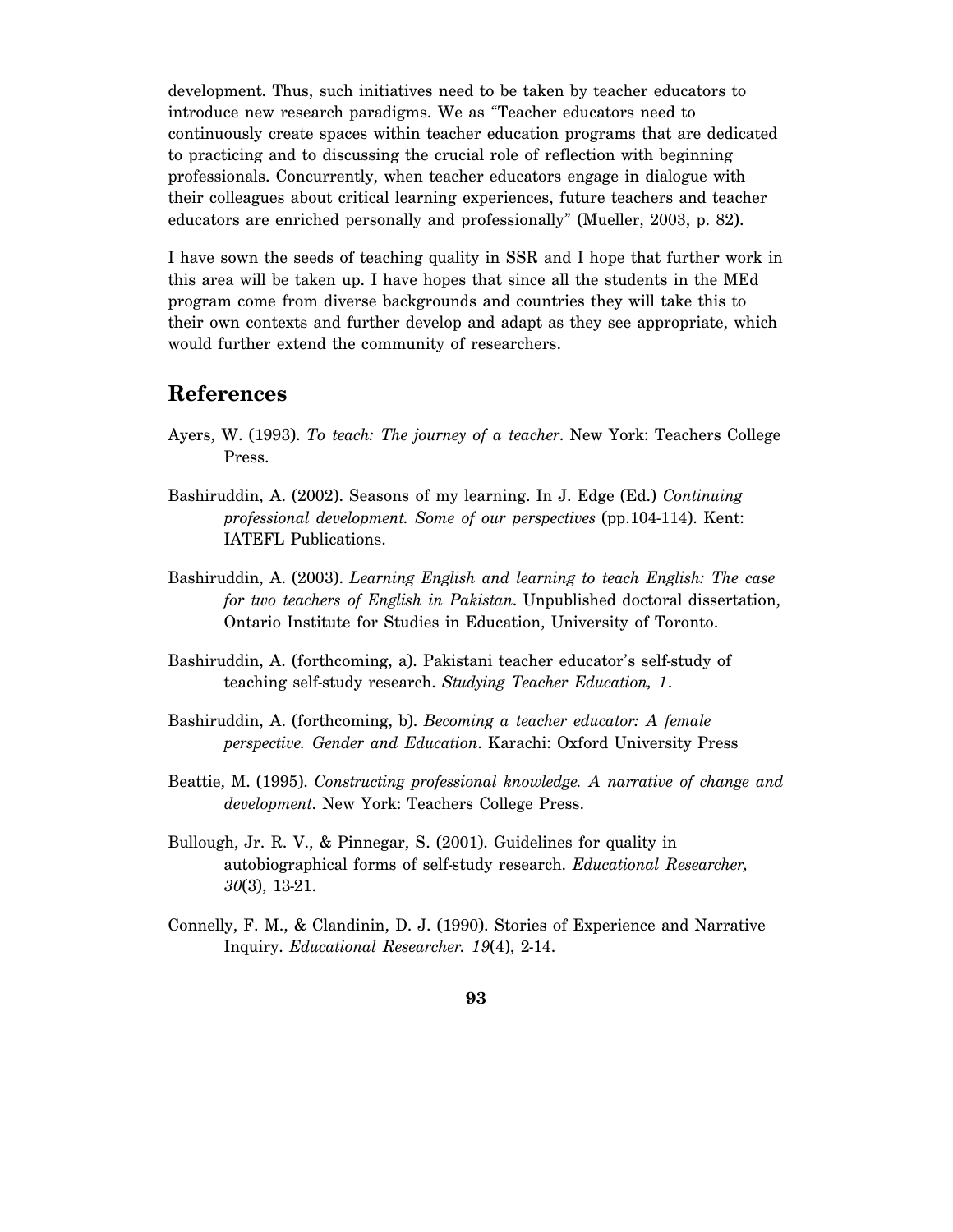- Dinkelman, T. (2003). Self-study in teacher education: A means and ends tool for promoting reflective teaching. *Journal of Teacher Education, 54*, 6-18.
- Eisner, E. (1981). On the difference between scientific and artistic approaches to qualitative research. *Educational Researcher, 10*(4), 5-9.
- Eisner, E. (1991). *The enlightened eye: Qualitative research and the enhancement of educational practice*. New York: Macmillan.
- Elbaz, F. (1983). *Teacher thinking: A study of practical knowledge*. London: Croom Helm.
- Elbaz-Luwisch F. (2002). Writing as Inquiry: Storying the Teaching Self in Writing Workshops. *Curriculum Inquiry, 32*(4), 403-428
- Feiman-Nemser, S., (1983). Learning to teach. In L. Shulman & G. Sykes (Eds.), *Handbook of teaching and policy* (pp.150-170). New York: Longman.
- Feldman, A. (2003). Validity and quality in self study. *Educational Researcher, 32*(3), 26-28.
- Hamilton, M., & Pinnegar, S. (1998). Conclusion: The value and the promise of self-study. In M. Hamilton (Ed.), *Reconceptualizing teaching practice: Selfstudy in teacher education* (pp. 235 – 246). London: Falmer Press.
- Johnson, K. E., & Golombek, P. R. (2002). Inquiry into experience. K. E. Johnson & P. R. Golombek (Eds.), *Teachers' narrative inquiry* (pp. 1-14). Cambridge: Cambridge Language Education.
- Johnson, S. (1990). Understanding curriculum decision making through teacher images. *Journal of Curriculum Studies, 22*(5), 463-471.
- Lincoln, Y., & Guba, E. (1985). *Naturalistic inquiry*. Newbury Park, CA: Sage.
- Loughran, J. & T. Russell (Eds.). (2002). *Improving teacher education practices through self-study* (pp. 30-42). London: Routledge Falmer.
- Mattice, V. (2002) *I am, therefore, we are: A narrative inquiry into the stories of experience of three women teachers of Balochistan and the Northern areas of Pakistan*. Unpublished doctoral thesis, Ontario Institute for Studies in Education, University of Toronto.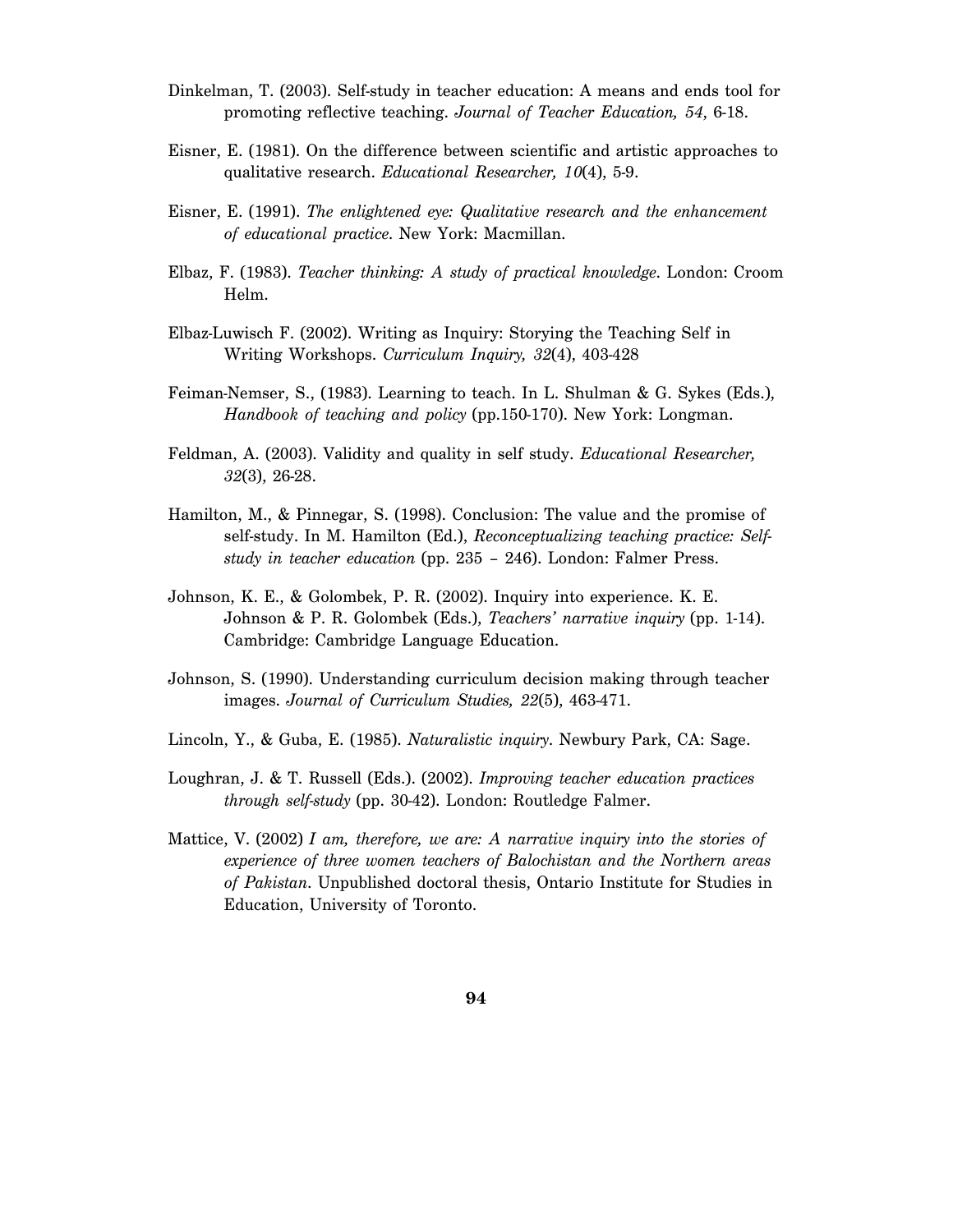- Mills, C. W. (1959). *The sociological imagination*. New York: Oxford University Press.
- Mooney, R. L. (1957). *The researcher himself. Research for curriculum improvement, Association for Supervision and Curriculum Development, 1957 yearbook* (154-186). Washington, DC: Association for Supervision and Curriculum Development.
- Mueller, A. (2003). Looking Back and Looking Forward: always becoming a teacher educator through self-study. *Reflective Practice, 4*(1), 67-84.
- Thiessen, D. & Anderson, S. (1999). *Getting into the habit of change in Ohio schools: The cross-case study of 12 transforming learning communities*. Columbus: Ohio Department of Education.
- Wood, D. R. & Lieberman, A. (2000). Teachers as authors: the National Writing Project's approach to professional development. *International Journal of Leadership in Education, 3*(3), 255-273.

### **Contact**

ayesha.bashiruddin@aku.edu